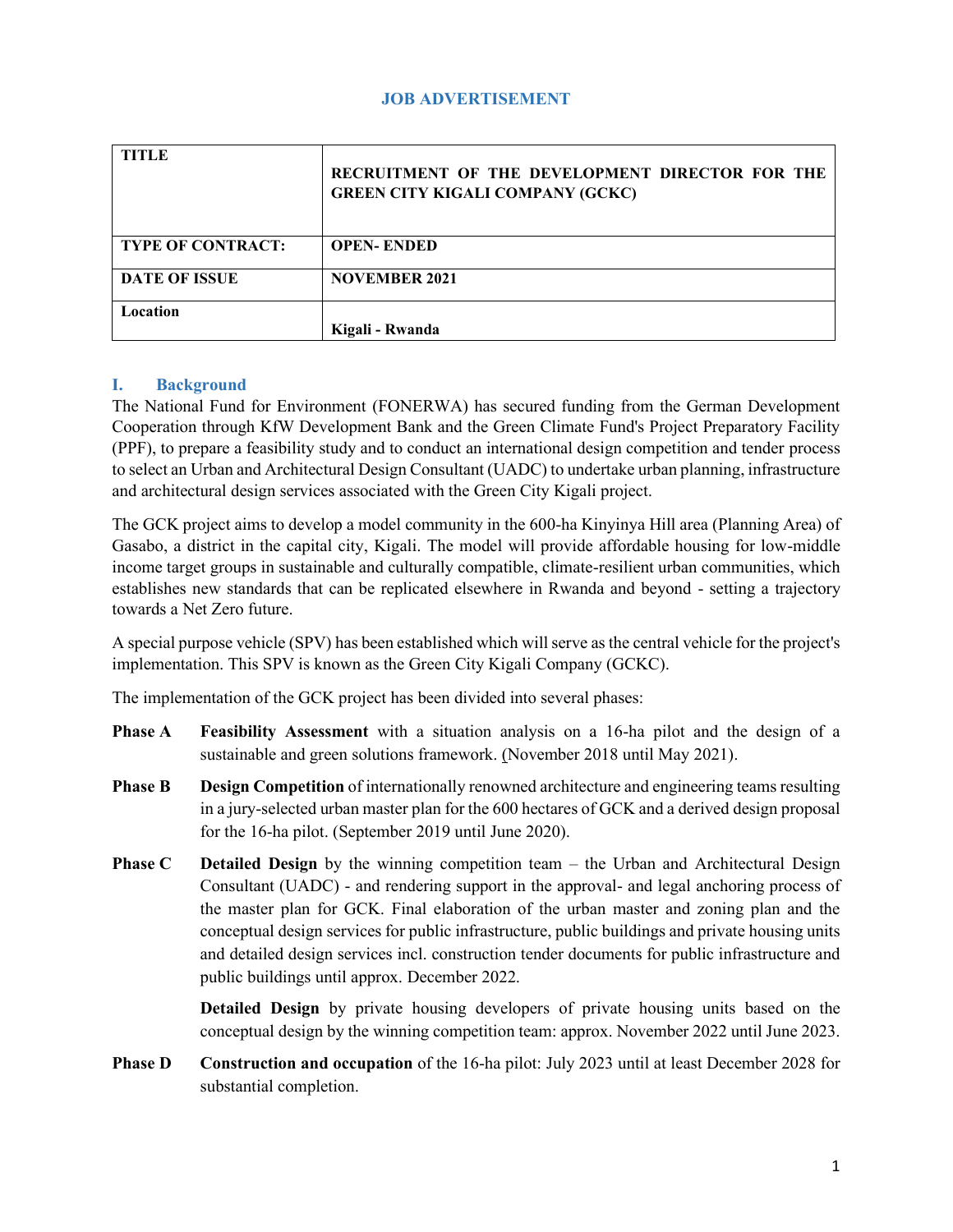**Phase E** 16 -ha pilot **In Use** with need for asset and facility management.

The timing of the detailed design and development of the remaining 600-ha Kinyinya Hill area will be decided at a later stage.

# **II. The Development Director**

The Development Director for the Green City Kigali Company (GCK, GCKC or "the Company") has a primary responsibility to manage the day-to-day activities of the project to ensure they are achieved in a timely manner as per the strategies and policies approved by the GCKC Board of Directors.

**A. Specific duties and responsibilities of the Development Director include, but are not limited to the following**

- Managing the Project team on a day-to-day basis and ensuring that the activities of the Project reflect and wholly support the strategies agreed by the Board.
- Preparing for and, if necessary, leading committee meetings and project discussions.
- Under the guidance of the CEO, lead the implementation and delivery of the GCK project to meet the key success markers in achieving the projects vision.
- Support the CEO to recruit the GCKC technical team (staff and consultants) required in the implementation of the GCK Project.
- Prepare and coordinate the scope of services and contracts for consultants, planners and project managers as well as procurement of corresponding services. All consultants engaged in the project will report to the Development Director.
- Establish a suitable communication infrastructure, e.g. through the use of communication platforms to ensure undisturbed communication between the project stakeholders.
- Support the CEO to monitor and evaluate the performance of the technical team.
- With support from a Project Management Consultant contracted by FONERWA, supervise the technical team to oversee the design, review, approval and implementation of the project (architectural and engineering drawings, specifications and construction costing, quality and timebound delivery). This will involve overseeing the work of an Urban Architectural Design Consultant (UADC).
- Conducting negotiations and concluding project-related contracts with a legally binding effect in accordance with the delegated power of attorney.
- Oversee construction administration activities including: the contracting process, and conflict management, monitoring construction progress and quality, coordinating funder contributions, coordinating finance, administering the development budget and coordinating contractor payments.
- Issuing of approvals, acceptances and commissioning.
- Research and implement best practices and make recommendations to senior leadership team on incorporation of the same.
- Coordinate with other relevant teams to fulfil respective requirements: marketing and sales; legal; accounting, finance and investment; HR; and any other.
- With the support of the Project Management Consultant, organize consultation and validation meetings with the relevant stakeholders.
- Facilitate the internal approval, and external by relevant authorities, of the work to be undertaken by the consultants (Project Management Consultant and the Urban Architectural Design Consultants).
- Ensure that all project requirements are identified and met, and that all relevant stakeholders and partners are properly represented and engaged during the implementation of the project.
- Representing the project to different meetings, workshops and events, including governmental authorities, if required.